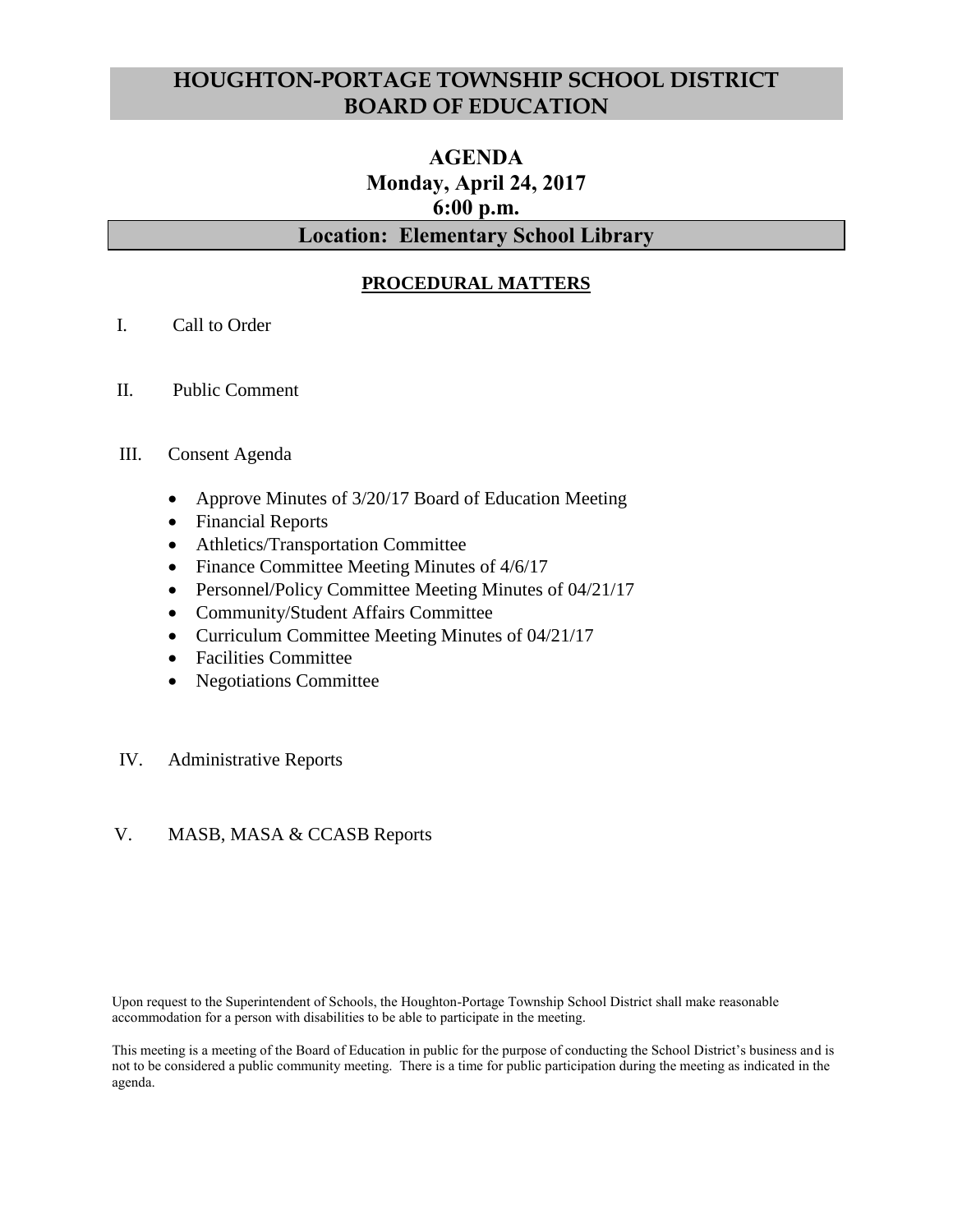#### VI. Action Items

1. Resolution to Consider Designation of Electoral Representative for CCISD June 5, 2017 Biennial Election

## VII. Discussion Items

- 1. 2017 Bond Update and Tour of Elementary School
- VIII. Public Comment
- IX. Adjournment

Upon request to the Superintendent of Schools, the Houghton-Portage Township School District shall make reasonable accommodation for a person with disabilities to be able to participate in the meeting.

This meeting is a meeting of the Board of Education in public for the purpose of conducting the School District's business and is not to be considered a public community meeting. There is a time for public participation during the meeting as indicated in the agenda.